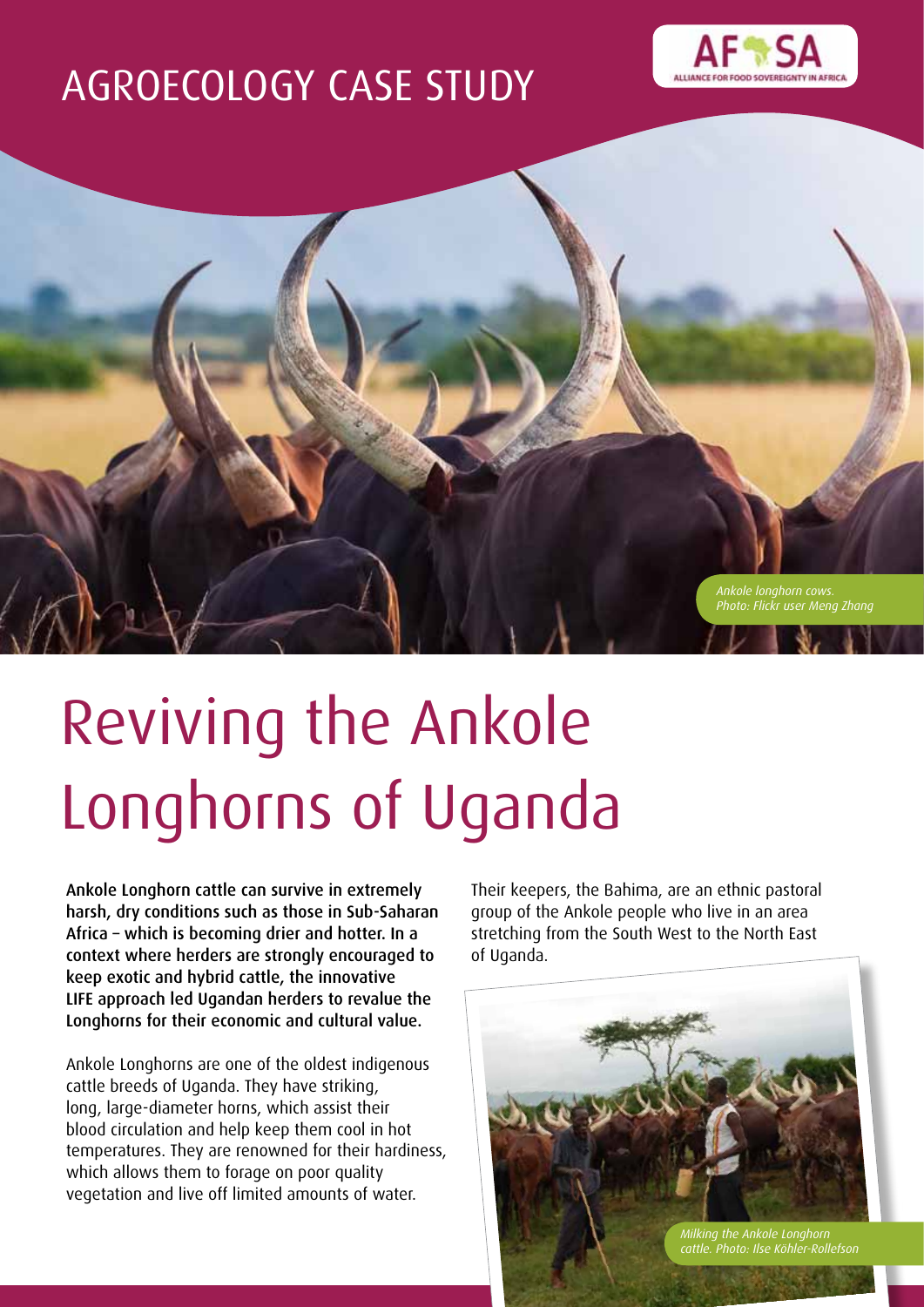## Extinction and loss

Uganda is at risk of losing the valuable Ankole Longhorn species. There are two major reasons for this. Since the mid 1990s, Ugandan government programmes have promoted indiscriminate cross-breeding of Ankole Longhorn cows with other exotic cattle. Exotic breeds such as Frisian cows produce more milk and need less land to graze on. But this breeding programme, if continued, will lead to the extinction of the indigenous breed. In addition, increased human population – among other factors – has reduced the grazing land available for Bahima herders. Many of them have been forced to sell off a significant portion of their Longhorn cattle and switch to grazing smaller herds of exotic and hybrid breeds. And the impact is clear. The government estimated the exotic and crossbred cattle population in 2006 at 17.3%, compared to 4.4% in 1997.

Along with the loss of the Ankole Longhorns, cultural traditions and indigenous knowledge about animal breeding are also disappearing. For instance, elders told us about medicinal herbs they used to treat cows with birthing problems or infections and specific ways of selecting the cows that would produce more milk.

### Are exotic cows really better?

In the short term, there seem to be many benefits to exotic and hybrid cows. They need less land to graze on and produce a lot of milk and meat, thus bringing in more income. However, this is only the case when conditions are favourable, for these exotics and hybrids have poor resistance to harsh environments and climatic stresses such as those that Uganda has experienced in recent years.

For example, they are prone to going blind when bushes and sharp grasses prick their eyes as they graze, and muddy and flooded land easily makes them ill. They get weak and stressed when temperatures increase above 33° C and become tired easily when walking during droughts. During a long dry spell from August 2010 to March 2011 and during floods at the end of 2011, many Frisian and hybrid cattle died – while the Ankole Longhorn cattle endured.

Herders who switched to Frisian cows had to cut down trees and bushes to create grazing land, started using a lot of antibiotics and acaricides, and sprayed the foreign breeds with dangerous chemicals. This makes the exotic cattle an expensive herd to manage, and has resulted in the loss of much habitat for biodiversity.

In comparison, the sustainable grazing practices of the Longhorn actually increase species diversity and maintain the ecosystem structure. They keep vegetation cover, which contributes to the reduction of fires, drought and flooding. In addition, scientists have proven that Ankole milk and meat are healthier and more nutritious than the products from the exotic and hybrid breeds. Importantly, the local population also prefer their taste.

In the long term, exotic breeds have caused great financial stress to relatively poor herders and are threatening biodiversity.

*Churning butter: a tasty and nutritious benefit of the Ankole cows. Photo: Ilse Köhler-Rollefson*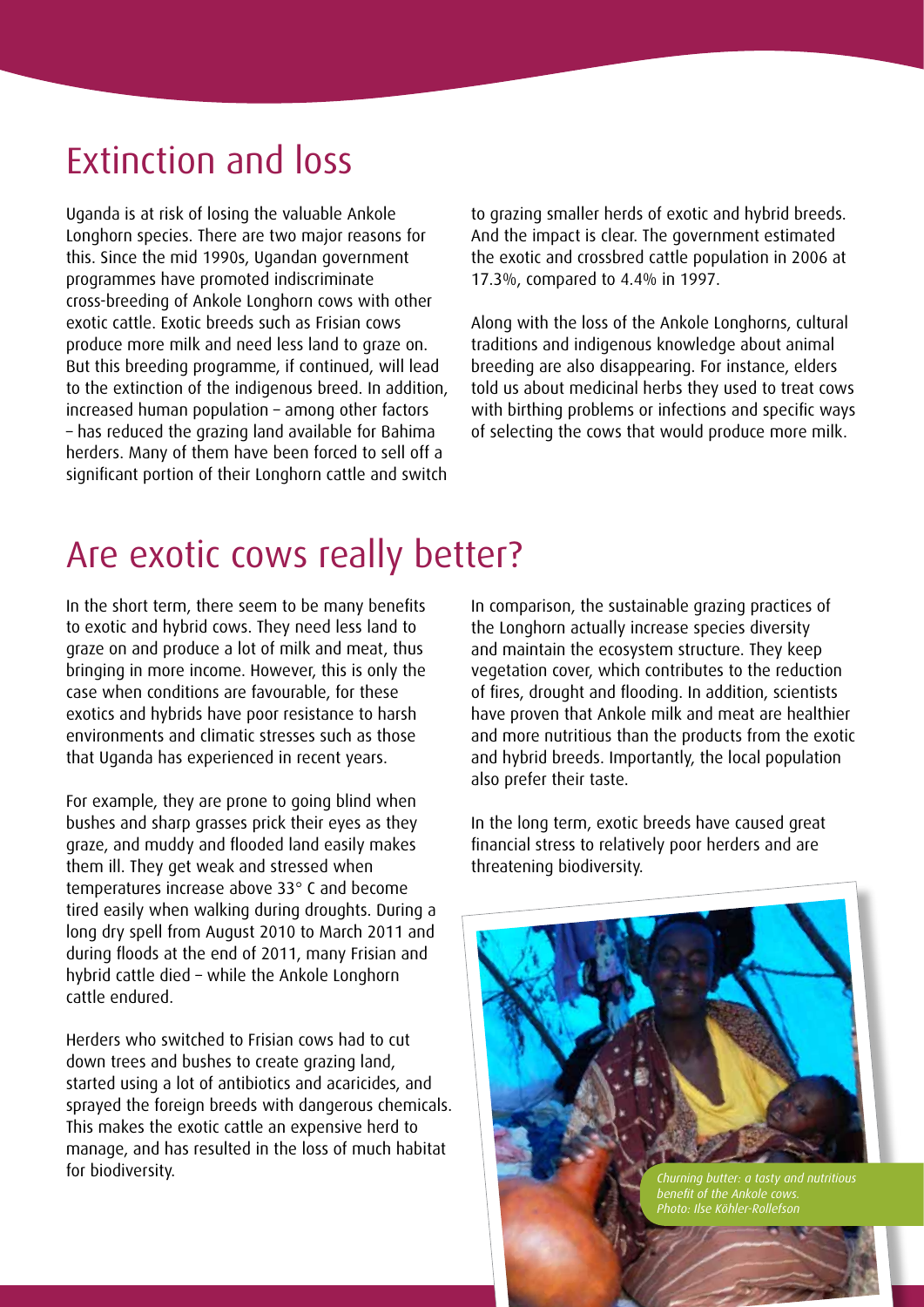In 2009-2010, PENHA Uganda and the League for Pastoral Peoples and Endogenous Development (LPP) mobilised Ankole Longhorn cattle keepers in Uganda to document the significance of their cattle. For this they used the LIFE approach, developed by the LIFE Network, with the aim of promoting the conservation of indigenous breeds among their traditional keepers, by drawing on their knowledge, concepts and priorities. The LIFE approach treats breeds as a product of social networks that operate according to certain rules.

The Bahima communities recorded what they know about Ankole Longhorn cattle. This was done through informal inquiries, interviews, discussions and scientific and anthropological studies, as well as working with traditional story tellers, community elders and local experts. They recorded how their great-grandparents carried out selective breeding and other valuable practices that have kept the



*with her cattle. Photo: Barigye*

Ankole Longhorns around for centuries. In doing so, the herders realised the value of their breed and their own value as custodians of this breed.

After documenting their knowledge, the Bahima herders started to share it with the rest of the world, realising they wanted to protect their heritage. They were proud of contributing to the conservation of this breed and local biodiversity. The knowledge they documented is now being used in advocacy campaigns for the conservation and protection of the Ankole Longhorns. Knowledge is also disseminated to other farmers, through radio programmes for instance.

### Wide appreciation for Ankole Longhorns

The impact of sharing this knowledge is tremendous. Learning from the Bahima experience, many other herders are considering shifting back to breeding the treasure they were almost bringing to extinction. Many Bahima people, including my uncle Mzee Kyomukuku Yokaana, regret selling off their indigenous breeds and have vowed to go back to rearing Ankole Longhorns. They have realised that their indigenous breed is a form of insurance against extreme weather conditions. The work of the Bahima has also inspired other communities to embrace this breed, which was traditionally kept by the Bahima.

Several associations of Bahima herders, such as the Ankole Longhorn Cattle Cow Conservation Association and Cow Protection Conservancy Uganda, are recruiting people and sensitising them to the importance of this indigenous breed. Having a pastoralist background himself, the President of Uganda initiated one of these associations. He called upon herders to

save the indigenous breed from extinction by doing what our ancestors used to do: selective breeding so that they produce more milk and thus can compete with the Frisian breeds.

The Chairman of this association, Nayebare Kyamuzigita, says "the main reasons the President is encouraging us to save our breed are because they are more adapted and resistant to the harsh conditions of Uganda, because their by-products, like the horns, have a lot of value, and because their beauty makes them a tourist attraction. Even the President sees that it is not cost effective to keep exotic cows."

Plans are underway to create special niche markets for Longhorn milk and meat. At present there are no separate market channels for Longhorn products, which are collected and marketed with other dairy and meat products.